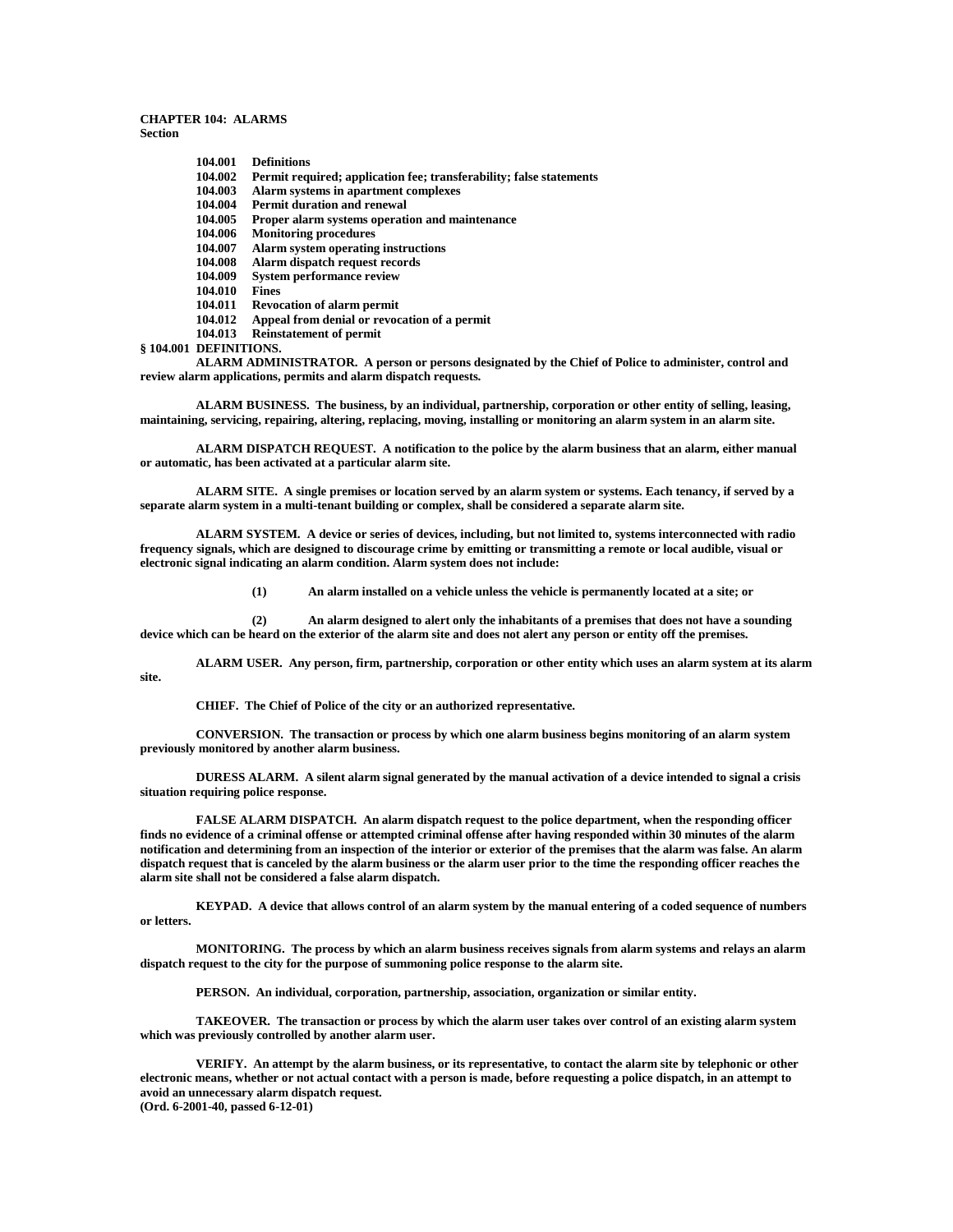## **§ 104.002 PERMIT REQUIRED; APPLICATION FEE; TRANSFERABILITY; FALSE STATEMENTS.**

**(A) No alarm user shall operate or cause to be operated an alarm system at its alarm site without a valid alarm permit issued by the alarm administrator. A separate permit is required for each alarm site.**

**(B) The annual fee for a permit or permit renewal for an apartment alarm site is provided by § 104.003. The annual fee for a permit or permit renewal for a residential alarm site is \$5. The annual fee for a permit or permit renewal for a commercial alarm site is \$10. No refund of a permit or permit renewal fee will be made. The initial annual permit fee must be submitted to the alarm administrator within 15 days after the alarm installation.**

**(C) Upon receipt of a completed application form and the permit fee, the alarm administrator shall issue an alarm permit to an applicant unless the applicant has:**

**(1) Failed to pay a fine assessed under § 104.010.**

**(2) Had an alarm permit for the alarm site revoked, and the violation causing the revocation has not been corrected.**

**(D) Each permit application must include the following information:**

**(1) The name, address, and telephone numbers of the alarm user, who will be responsible for the proper maintenance and operation of the alarm system and payment of fees assessed under this chapter;**

**(2) The classification of the alarm site as either residential, commercial or apartment;**

**(3) A signed certification from the alarm user and the alarm business stating:**

**(a) The date of installation, conversion or takeover of the alarm system, whichever is** 

**(b) The name, address and phone number of the alarm business performing the alarm system installation, conversion or alarm takeover and responsible for providing repair service to the alarm system;**

**(c) The name, address and phone number of the alarm business monitoring the alarm system if different from the installing alarm business;**

**(d) That a set of written operating instructions for the alarm system, including written guidelines on how to avoid false alarms, have been left with the applicant; and**

**(e) That the alarm business has trained the applicant in proper use of the alarm system, including instructions on how to avoid false alarms.**

**(E) Any false statement of a material matter made by an applicant for the purpose of obtaining an alarm permit shall be sufficient cause for refusal to issue a permit.**

**(F) An alarm permit cannot be transferred to another person. An alarm user shall inform the alarm administrator of any change that alters any information listed on the permit application within five business days after the change. It shall be a violation of this chapter to fail to notify the alarm administrator of such a change in compliance with this subsection.**

**(G) All fees owed by an applicant must be paid before a permit may be issued or renewed.**

**(H) Information contained in permit applications shall be held in confidence by all employees or representatives of the city with access to information.**

**(Ord. 6-2001-40, passed 6-12-01)**

**§ 104.003 ALARM SYSTEMS IN APARTMENT COMPLEXES.**

**(A) If an alarm system installed by an individual tenant in an apartment complex unit is monitored, the tenant must provide the name of a representative of the apartment owner or property manager who can grant access to the apartment to the alarm business which is providing the monitoring service.**

**(1) A tenant of an apartment complex shall also obtain an alarm permit from the alarm administrator before operating or causing the operation of an alarm system in the tenant's residential unit.**

**(2) For purposes of enforcing this chapter against an individual residential unit, the tenant is responsible for false alarm dispatches emitted from the alarm system in the tenant's residential unit.**

**(3) The annual fee for this permit or the renewal of this permit shall be \$5 per residential unit per** 

**year.**

**applicable;**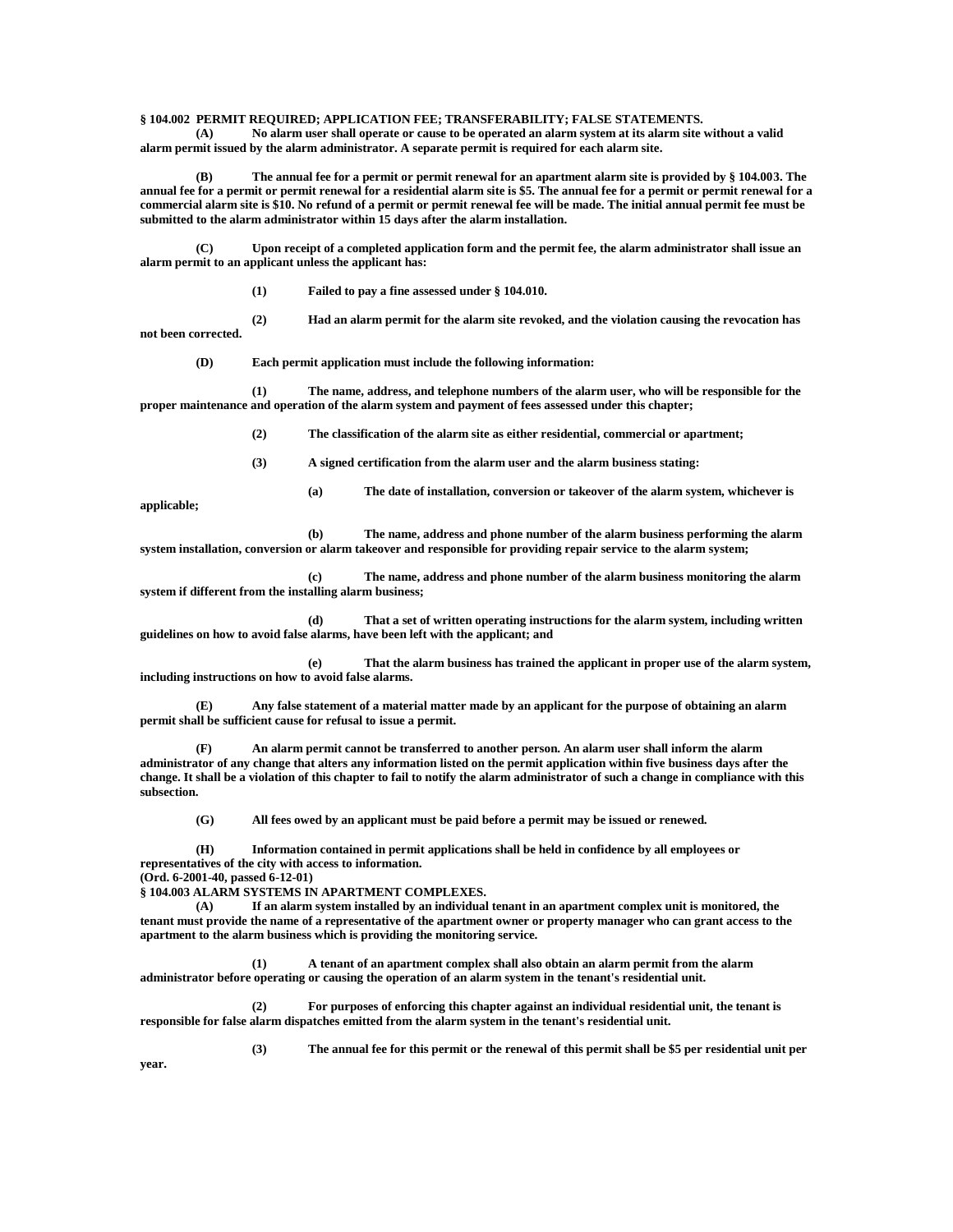**(B) If the owner or property manager of an apartment complex provides alarm systems in each residential unit as an amenity, the owner or property manager of the apartment complex shall obtain a master alarm permit from the alarm administrator.**

**(1) For purposes of assessing fines and enforcing this chapter, the master alarm permit holder is responsible for payment of fines for false alarm dispatches emitted from the alarm systems in residential units.**

**(2) The annual fee for this permit and for each renewal of this permit shall be \$5 per residential unit per year. All units, whether occupied or not, shall be included in calculating the required fee.**

**(3) The owner or property manager of an apartment complex shall obtain a separate alarm permit for any alarm system operated in a nonresidential area of the apartment complex, including, but not limited to, common tenant areas and offices, storage and equipment areas. The annual fee for such a permit shall be \$5. (Ord. 6-2001-40, passed 6-12-01)**

**§ 104.004 PERMIT DURATION AND RENEWAL.**

**A permit shall be valid from the date of issuance until September 30 of the year the permit was issued, and must be renewed annually by submitting an updated application and a permit renewal fee to the alarm administrator. The alarm administrator shall notify each alarm user of the need to renew 30 days prior to the expiration of their permit. It is the responsibility of the alarm user to submit an application prior to the permit expiration date. Failure to renew will be classified as use of a non-permitted alarm system and shall be a violation of this chapter. (Ord. 6-2001-40, passed 6-12-01)**

**§ 104.005 PROPER ALARM SYSTEMS OPERATION AND MAINTENANCE.**

**(A) An alarm user shall:**

**(1) Maintain the premises and the alarm system in a manner that will minimize or eliminate false alarm dispatches;**

**(2) Make every reasonable effort to respond or cause a representative to respond to the Alarm systems location within one hour when notified by the city to deactivate a malfunctioning alarm system, to provide access to the premises, or to provide security for the premises; and**

**(3) Not manually activate an alarm for any reason other than an occurrence of an event that the alarm system was intended to report.**

**(B) An alarm user shall adjust the mechanism or cause the mechanism to be adjusted so that an alarm signal audible on the exterior of an alarm site will sound for no longer than 15 minutes after being activated. (Ord. 6-2001-40, passed 6-12-01)**

**§ 104.006 MONITORING PROCEDURES.**

**(A) An alarm business performing monitoring services shall:**

**(1) Report alarm signals by using telephone numbers designated by the alarm administrator;**

**(2) Attempt to verify every alarm signal, except a duress alarm activation, before requesting a police response to an alarm signal;**

**(3) Communicate alarm dispatch requests to the city in a manner and form determined by the alarm administrator;**

**(4) Communicate verified cancellations of alarm dispatch requests to the city in a manner and form determined by the alarm administrator.**

**(5) Ensure that all alarm users of alarm systems equipped with a duress alarm are given adequate training as to the proper use of the duress alarm.**

**(B) The alarm administrator shall:**

**(1) Designate a manner, form and telephone numbers for the communication of alarm dispatch** 

**requests;**

**(2) Develop a procedure to accept verified cancellation of alarm dispatch requests.**

**(Ord. 6-2001-40, passed 6-12-01)**

**§ 104.007 ALARM SYSTEM OPERATING INSTRUCTIONS.**

**An alarm user shall maintain at each alarm site a set of written operating instructions for each alarm system. (Ord. 6-2001-40, passed 6-12-01)**

**§ 104.008 ALARM DISPATCH REQUEST RECORDS.**

**(A) The officer responding to an alarm dispatch request shall record such information as necessary to permit the alarm administrator to maintain records, including, but not limited to, the following information:**

**(1) Identification of the permit number for the alarm site;**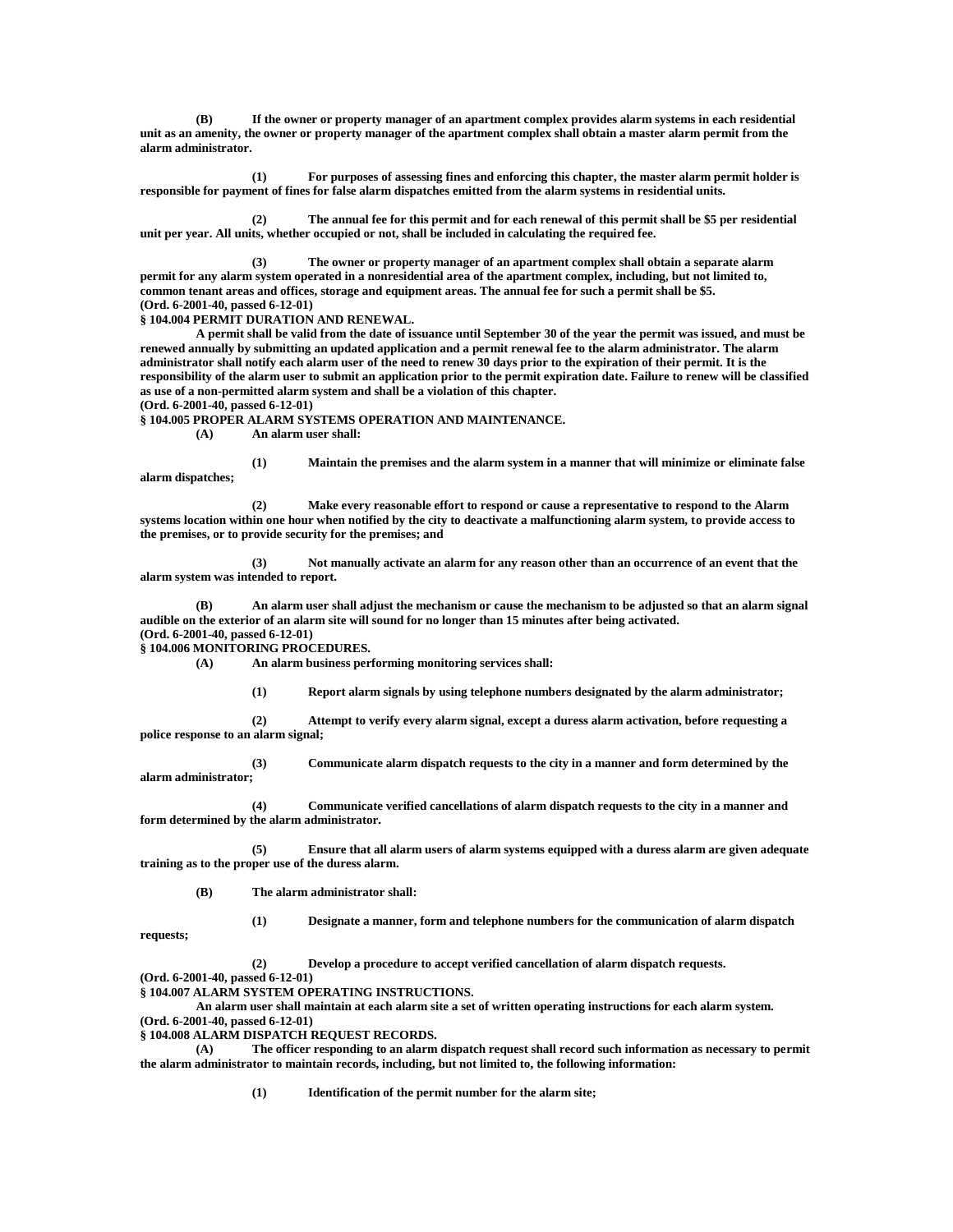- **(2) Identification of the alarm site;**
- **(3) Date and time of the alarm dispatch request;**
- **(4) Arrival time of the alarm site;**
- **(5) Weather conditions;**
- **(6) Area and/or sub-area of premise involved;**
- **(7) Name of alarm user's representative on premises, if any;**
- **(8) Identification of the responsible alarm business, and/or;**
- **(9) If applicable, inability to locate the address and effort made to locate the address.**

**(B) The responding police officer shall indicate on the dispatch record whether the dispatch was caused by a criminal offense, an attempted criminal offense, or was a false alarm dispatch.**

**(C) In the case of an assumed false alarm dispatch, the responding police officer shall leave notice at the alarm site that the police department has responded to a false alarm dispatch. The notice shall include the following information:**

**(1) The date and time of police response to the false alarm dispatch;**

**(2) The identification number of the responding police officer, and;**

**(3) A statement urging the alarm user to ensure that the alarm system is properly operated, inspected, and serviced in order to avoid fines.**

**(D) Alarm businesses that perform monitoring of alarm systems must maintain records relating to the dispatch for a period of at least one year following an alarm dispatch request to an alarm site. Records must include the name, address and phone number of the alarm user, the alarm system zone(s) or point(s) activated, the time of request for police dispatch and evidence that an attempt to verify was made to the alarm site prior to the request for police dispatch. The alarm administrator may request copies of such records for individually named alarm users. (Ord. 6-2001-40, passed 6-12-01)**

**§ 104.009 SYSTEM PERFORMANCE REVIEW.**

**If there is reason to believe that an alarm system is not being used or maintained in a manner that ensures proper operation and suppresses false alarms, the alarm administrator may require a conference with an alarm user and the alarm business responsible for the repair of the alarm system to review the circumstances of each false alarm. (Ord. 6-2001-40, passed 6-12-01)**

## **§ 104.010 FINES.**

**Number of False**

**(A) An alarm user or the master permit holder for an apartment complex shall be subject to citations and fines, depending on the number of false alarm dispatches emitted from an alarm system within a 12 month period based upon the following schedule:**

| TAMINDOL OL L'AISO<br><b>Alarm Dispatches</b> | <b>Action Taken</b>                           | <b>Fines</b>                 |
|-----------------------------------------------|-----------------------------------------------|------------------------------|
| $1-5$                                         | On site written notice $\&$<br>warning letter | $\bf{0}$                     |
| 6 or more                                     |                                               | \$20 per each false<br>alarm |
| dispatch                                      |                                               |                              |

**(B) Notwithstanding subsection (A), if the actual cost of responding to a false alarm dispatch is less than \$20, the alarm user or the master permit holder for an apartment complex shall only be charged the actual cost of responding. (Ord. 6-2001-40, passed 6-12-01)**

**§ 104.011 REVOCATION OF ALARM PERMIT.**

**(A) The alarm administrator may revoke an alarm permit if it is determined that:**

**(1) There is a false statement of a material matter in the application for a permit; or**

**(2) The permit holder has failed to make timely payment of a fine assessed under § 104.010.**

**(B) A person commits an offense if he operates an alarm system during the period in which the alarm permit is revoked.**